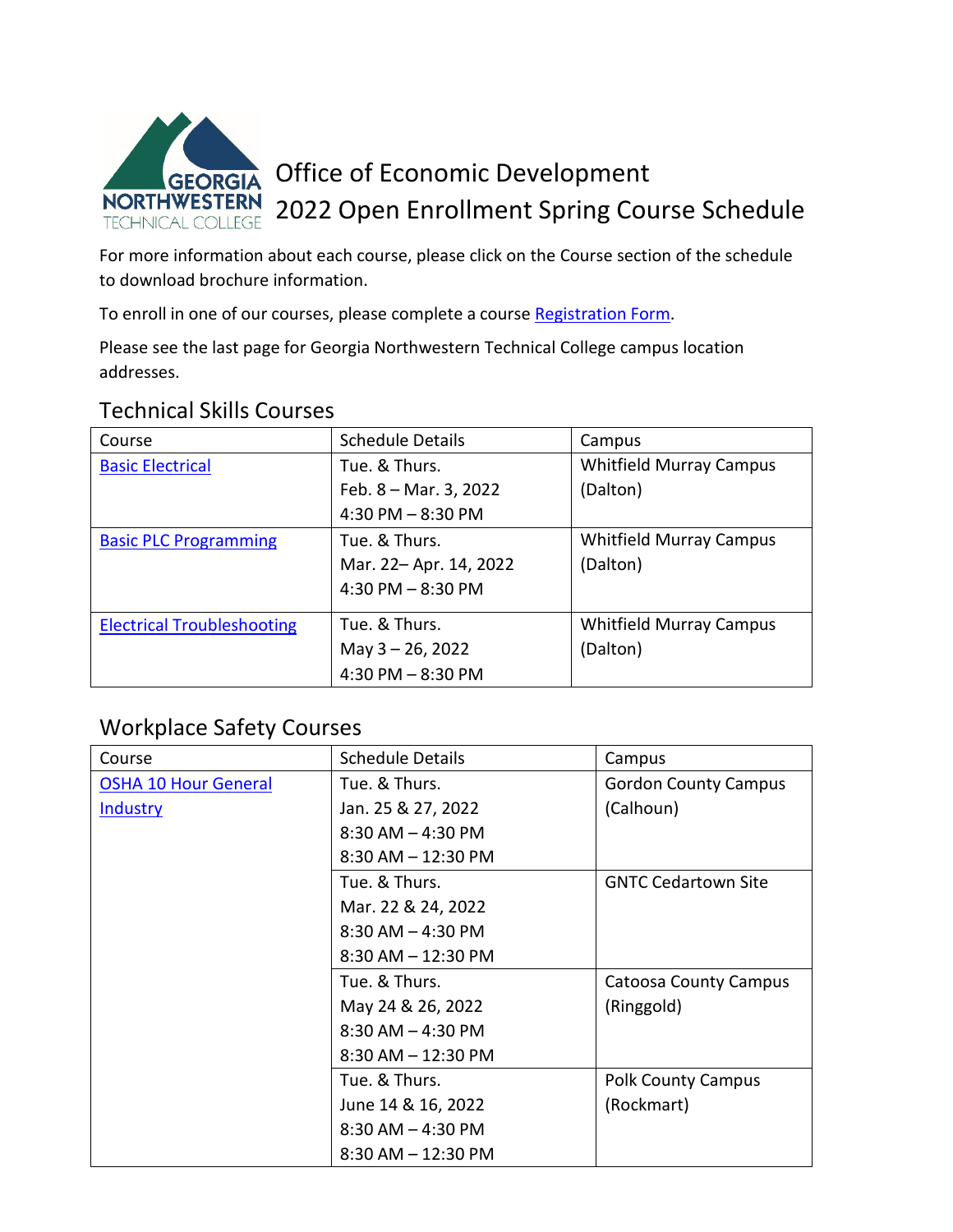| <b>OSHA 30 Hour General</b> | Tue. & Thurs.                          | <b>Whitfield Murray Campus</b> |
|-----------------------------|----------------------------------------|--------------------------------|
| <b>Industry</b>             | Feb. 1-10, 2022                        | (Dalton)                       |
|                             | 8:30 AM - 4:30 PM                      |                                |
|                             | Tue. & Thurs.                          | <b>Floyd County Campus</b>     |
|                             | Apr. 12 - 21, 2022                     | (Rome)                         |
|                             | $8:30$ AM $-$ 4:30 PM                  |                                |
|                             | Tue. & Thurs.                          | <b>Catoosa County Campus</b>   |
|                             | Jun. 21-30, 2022                       | (Ringgold)                     |
|                             | $8:30$ AM $-$ 4:30 PM                  |                                |
| <b>Forklift Operator</b>    | Thurs.                                 | <b>Whitfield Murray Campus</b> |
|                             | Feb. 24, 2022                          | (Dalton)                       |
|                             | 8:30 AM - 12:30 PM                     |                                |
|                             | Thurs.                                 | <b>Floyd County Campus</b>     |
|                             | Apr. 28, 2022                          | (Rome)                         |
|                             | 8:30 AM - 12:30 PM                     |                                |
|                             | Wed.                                   | <b>Polk County Campus</b>      |
|                             | Jun. 29, 2022                          | (Rockmart)                     |
|                             | 8:30 AM - 12:30 PM                     |                                |
| <b>Forklift Instructor</b>  | Thurs.                                 | <b>Whitfield Murray Campus</b> |
|                             | Feb. 24, 2022                          | (Dalton)                       |
|                             | $8:30$ AM $-$ 4:30 PM                  |                                |
|                             | Thurs.                                 | <b>Floyd County Campus</b>     |
|                             | Apr. 28, 2022                          | (Rome)                         |
|                             | $8:30$ AM $-$ 4:30 PM                  |                                |
|                             | Wed.                                   | <b>Polk County Campus</b>      |
|                             | Jun. 29, 2022                          | (Rockmart)                     |
|                             | $8:30$ AM $-$ 4:30 PM                  |                                |
| Introduction to LEAN - Six  | Tues.                                  | <b>Gordon County Campus</b>    |
| <b>Sigma</b>                | Feb. 22 - Mar. 15, 2022                | (Calhoun)                      |
|                             | $8:30$ AM $-$ 4:30 PM                  |                                |
| <b>Arc Flash/NFPA 70E</b>   | Thurs.                                 | <b>Catoosa County Campus</b>   |
|                             | Feb. 3, 2022                           | (Ringgold)                     |
|                             | $9:00$ AM $-1:00$ PM                   |                                |
|                             | Thurs.                                 | <b>Gordon County Campus</b>    |
|                             |                                        |                                |
|                             | Mar. 31, 2022<br>$9:00$ AM $- 1:00$ PM | (Calhoun)                      |
|                             |                                        |                                |
|                             | Thurs.                                 | <b>GNTC Cedartown Site</b>     |
|                             | Jun. 2, 2022                           |                                |
|                             | $9:00$ AM $- 1:00$ PM                  |                                |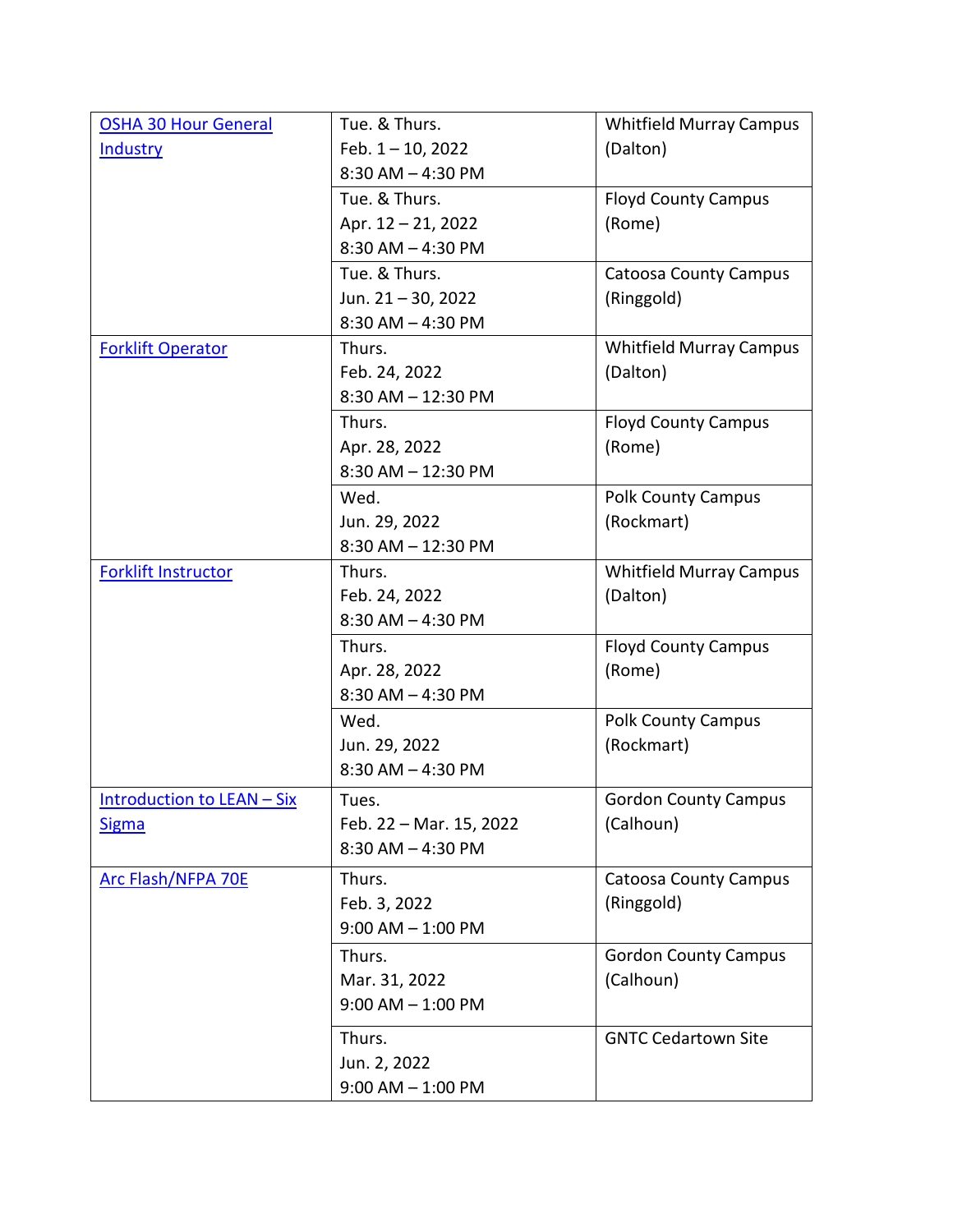# Professional Development Courses

| Course                    | <b>Schedule Details</b>                                       | Campus                         |
|---------------------------|---------------------------------------------------------------|--------------------------------|
| Discovering the Leader in | Tues. & Thurs.                                                | <b>Floyd County Campus</b>     |
| You - Phase 1             | Feb. 8 - 17, 2022                                             | (Rome)                         |
|                           | $9:00$ AM $- 1:00$ PM                                         |                                |
|                           | Tues. & Thurs.                                                | <b>Whitfield Murray Campus</b> |
|                           | Apr. 12 - 21, 2022                                            | (Dalton)                       |
|                           | $9:00$ AM $- 1:00$ PM                                         |                                |
| Learning to Lead Others - | Tues. & Thurs.                                                | <b>Floyd County Campus</b>     |
| Phase 2                   | Mar. 15-24, 2022                                              | (Rome)                         |
|                           | $9:00$ AM $-$ 1:00 PM                                         |                                |
|                           | Tues. & Thurs.                                                | <b>Whitfield Murray Campus</b> |
|                           | May 17-26, 2022                                               | (Dalton)                       |
|                           | $9:00$ AM $-$ 1:00 PM                                         |                                |
| <b>Customer Service</b>   | Wed. & Fri.                                                   | <b>Floyd County Campus</b>     |
|                           | Feb. 9 & 11, 2022                                             | (Rome)                         |
|                           | $9:00$ AM $- 12:00$ PM                                        |                                |
|                           | Wed. & Fri.                                                   | <b>Catoosa County Campus</b>   |
|                           | Apr. 13 & 15, 2022                                            | (Ringgold)                     |
|                           | $9:00$ AM $- 12:00$ PM                                        |                                |
|                           | <b>Conversational Spanish Training Flyer (Levels 1 and 2)</b> |                                |
| Conversational Spanish I  | Wed. & Fri.                                                   | <b>Whitfield Murray Campus</b> |
|                           | Mar. 9 - 18, 2022                                             | (Dalton)                       |
|                           | $9:00$ AM $- 11:30$ AM                                        |                                |
| Conversational Spanish II | Wed. & Fri.                                                   | <b>Whitfield Murray Campus</b> |
|                           | May 18 - 27, 2022                                             | (Dalton)                       |
|                           | $9:00$ AM $-$ 11:30 AM                                        |                                |

#### Computer Skills Courses

| Course                      | <b>Schedule Details</b>                             | Campus                       |
|-----------------------------|-----------------------------------------------------|------------------------------|
| <b>Microsoft Essentials</b> | Wed. & Fri.                                         | <b>Gordon County Campus</b>  |
|                             | Apr. 13 - 20, 2022                                  | (Calhoun)                    |
|                             | $9:00$ AM $-1:00$ PM                                |                              |
|                             | Tues. & Thurs.                                      | <b>Catoosa County Campus</b> |
|                             | June 21 - 28, 2022                                  | (Ringgold)                   |
|                             | $9:00$ AM $-$ 1:00 PM                               |                              |
|                             | Microsoft Excel Training Flyer (Levels 1, 2, and 3) |                              |
| Microsoft Excel Level 1     | Tues. & Thurs.                                      | <b>Gordon County Campus</b>  |
|                             | Jan. 18 & 20, 2022                                  | (Calhoun)                    |
|                             | $9:00$ AM $-1:00$ PM                                |                              |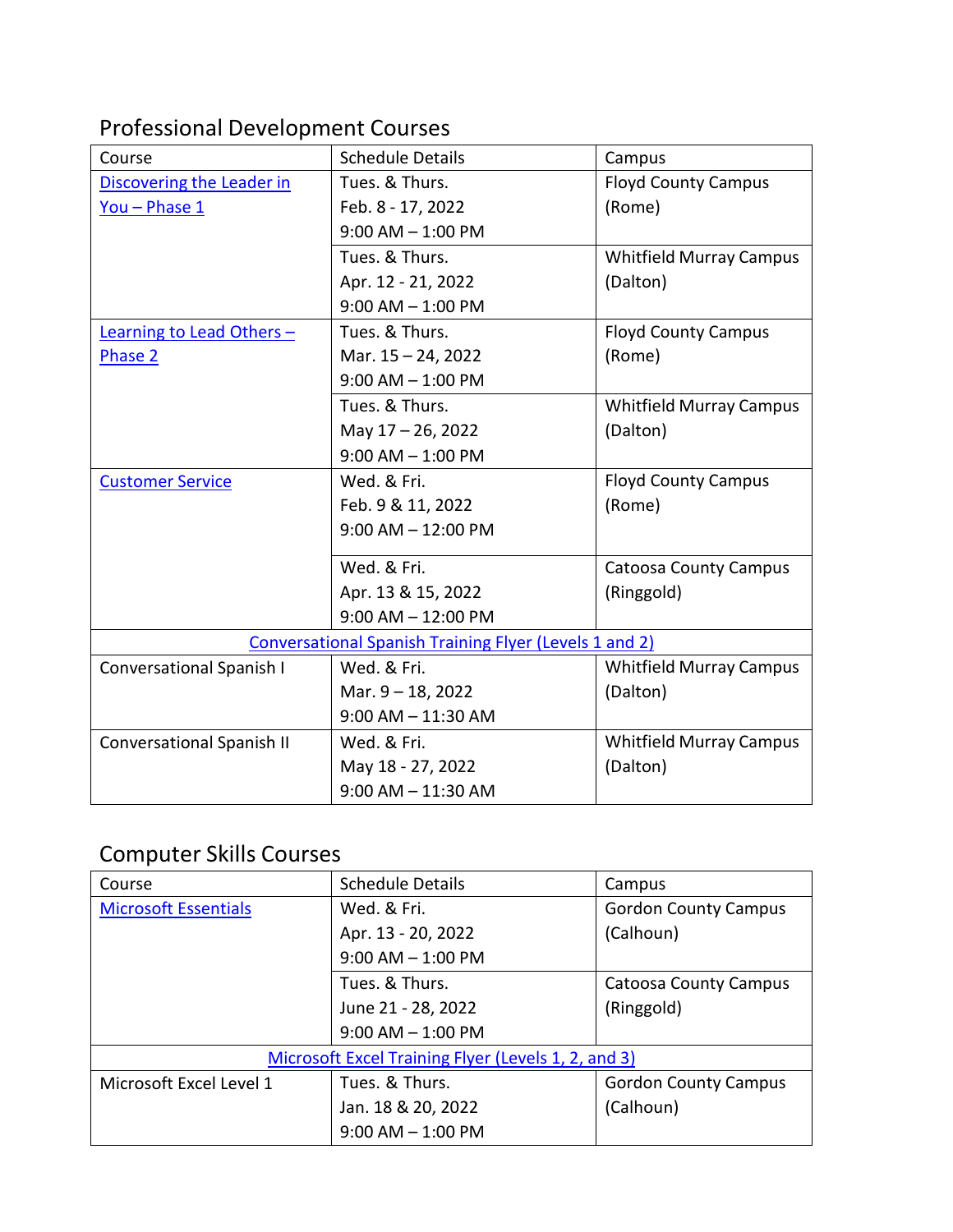|                         | Wed. & Fri.           | <b>Floyd County Campus</b>     |
|-------------------------|-----------------------|--------------------------------|
|                         | Jan. 26 & 28, 2022    | (Rome)                         |
|                         | $9:00$ AM $- 1:00$ PM |                                |
|                         | Tues. & Thurs.        | <b>Catoosa County Campus</b>   |
|                         | Feb. 8 & 10, 2022     | (Ringgold)                     |
|                         | $9:00$ AM $- 1:00$ PM |                                |
|                         | Tues. & Thurs.        | <b>Whitfield Murray Campus</b> |
|                         | Mar. 1 & 3, 2022      | (Dalton)                       |
|                         | $9:00$ AM $- 1:00$ PM |                                |
| Microsoft Excel Level 2 | Tues. & Thurs.        | <b>Gordon County Campus</b>    |
|                         | Feb. 15 & 17, 2022    | (Calhoun)                      |
|                         | $9:00$ AM $-$ 1:00 PM |                                |
|                         | Wed. & Fri.           | <b>Floyd County Campus</b>     |
|                         | Feb. 23 & 25, 2022    | (Rome)                         |
|                         | $9:00$ AM $-$ 1:00 PM |                                |
|                         | Tues. & Thurs.        | <b>Catoosa County Campus</b>   |
|                         | Mar. 8 & 10, 2022     | (Ringgold)                     |
|                         | $9:00$ AM $- 1:00$ PM |                                |
|                         | Tues. & Thurs.        | <b>Whitfield Murray Campus</b> |
|                         | Mar. 29 & 31, 2022    | (Dalton)                       |
|                         | $9:00$ AM $- 1:00$ PM |                                |
| Microsoft Excel Level 3 | Tues. & Thurs.        | <b>Gordon County Campus</b>    |
|                         | Mar. 15 & 17, 2022    | (Calhoun)                      |
|                         | $9:00$ AM $- 1:00$ PM |                                |
|                         | Wed. & Fri.           | <b>Floyd County Campus</b>     |
|                         | Mar. 23 & 25, 2022    | (Rome)                         |
|                         | $9:00$ AM $-$ 1:00 PM |                                |
|                         | Tues. & Thurs.        | <b>Catoosa County Campus</b>   |
|                         | Apr. 5 & 7, 2022      | (Ringgold)                     |
|                         | $9:00$ AM $- 1:00$ PM |                                |
|                         | Tues. & Thurs.        | <b>Whitfield Murray Campus</b> |
|                         | Apr. 26 & 28, 2022    | (Dalton)                       |
|                         | $9:00$ AM $-$ 1:00 PM |                                |